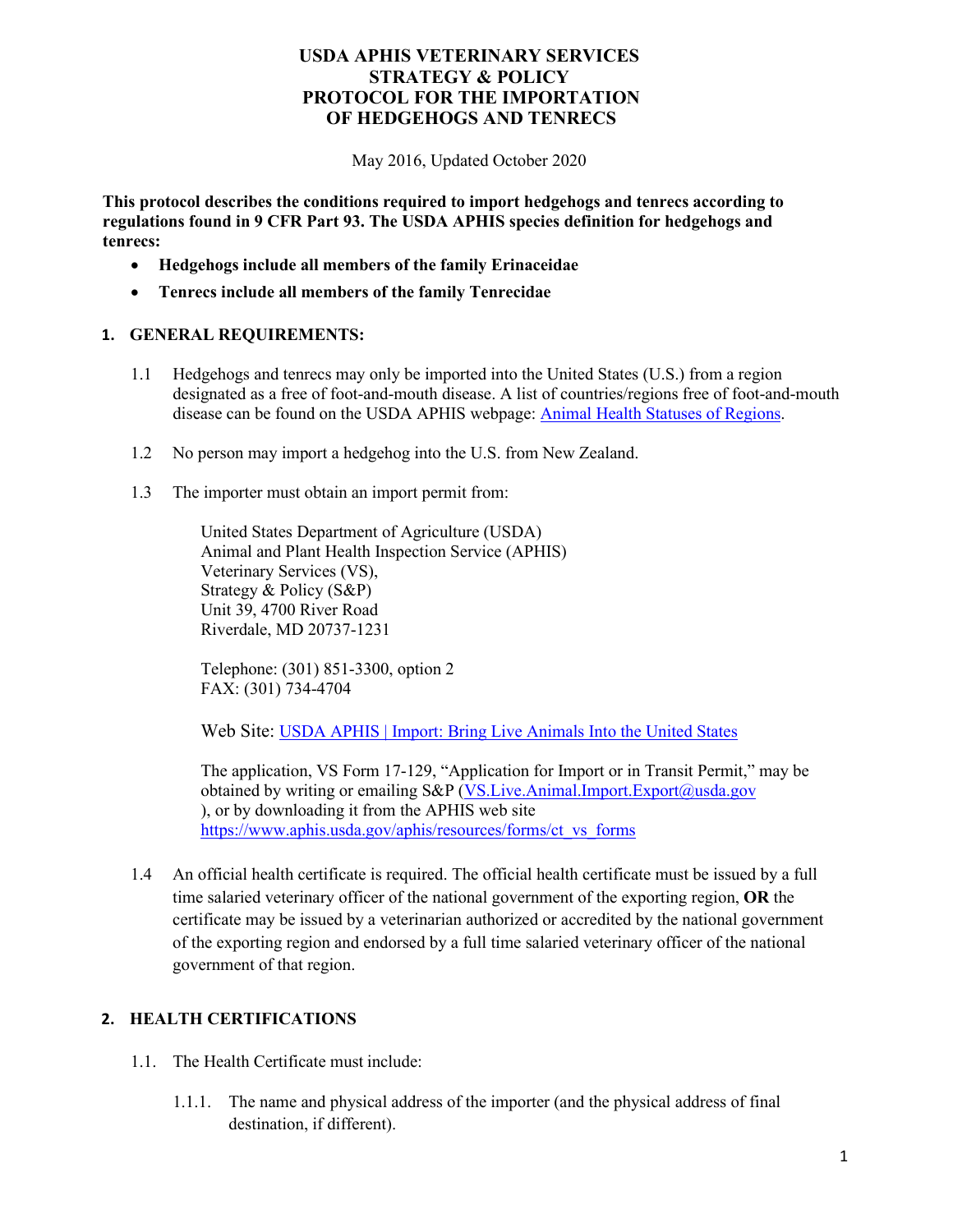May 2016, Updated October 2020

- 1.1.2. The number, breed, species, and description of hedgehogs/tenrecs (age in months, sex, markings) to be exported, and purpose of the exportation.
- 1.1.3. The address or other means of identifying the premises of origin, and any other premises where the animals resided immediately prior to export.
- 1.1.4. Any identification numbers of official seals that have been applied to the enclosure, if applicable.
- 1.2. The hedgehog or tenrec originated in a region that has been recognized by USDA APHIS as free of foot-and-mouth disease.
- 1.3. The hedgehog or tenrec has never been in a region where foot-and-mouth disease exists.
- 1.4. The hedgehog or tenrec has not been commingled with any other hedgehog or tenrec that originated in or has ever been in a region where foot-and-mouth disease exists.
- 1.5. The hedgehog(s) and/ or tenrec(s) was/ were inspected by the individual issuing the health certificate and was/ were found free of ectoparasites not more than 72 hours before being loaded on the conveyance transporting the animal(s) to the U.S.
- 1.6. All body surfaces of the animal(s) were treated for ectoparasites under the supervision of the veterinarian issuing the health certificate at least 3 days, but not more than 14 days, before being loaded on the conveyance that transported the animal to the U.S.
- 1.7. The pesticide and the concentration used would kill the types of ectoparasites that may infest the animal to be imported.
- 1.8. The animal(s), after being treated for ectoparasites, had physical contact or shared a pen, or bedding materials, *only* with treated hedgehogs or tenrecs in the same shipment to the U.S.
- 1.9. The name and concentration of the pesticide used to treat the animals is listed on the health certificate.
- 1.10. All animals must be treated for ectoparasites (in accordance with this section) prior to export, and again at the time of entry to the United States. Since some animals covered under this protocol may be especially sensitive to chemical treatments, S&P, Live Animal Imports or FiOps staff veterinarians may be consulted as needed by importers or APHIS field staff regarding acceptable types of ectoparasite treatments for individual species.
- **3. DESIGNATED PORTS OF ENTRY**: A hedgehog or tenrec may be imported into the United States through the following ports: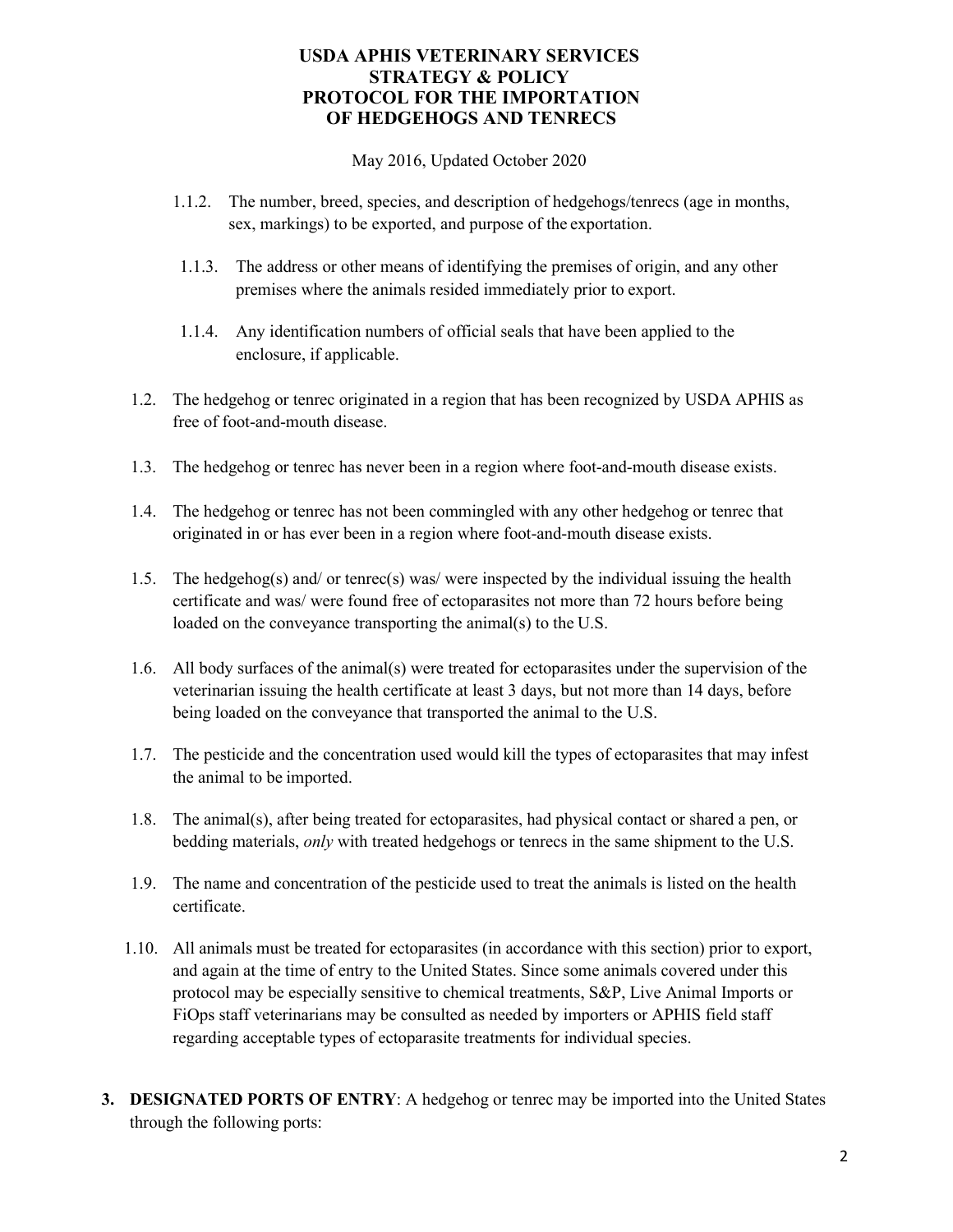May 2016, Updated October 2020

- 3.1. Air and ocean ports: Anchorage and Fairbanks, AK; San Diego and Los Angeles, CA; Denver, CO; Jacksonville, Miami, St. Petersburg-Clearwater, and Tampa, FL; Atlanta, GA; Chicago, IL; New Orleans, LA; Portland, ME; Baltimore, MD; Boston, MA; Minneapolis, MN; Great Falls, MT; Newburgh, NY; Portland, OR; San Juan, PR; Galveston and Houston, TX; and Seattle, Spokane, and Tacoma, WA.
- 3.2. Canadian border ports: Eastport, ID; Houlton and Jackman, ME; Detroit, Port Huron, and Sault Ste. Marie, MI; Opheim, Raymond, and Sweetgrass, MT; Alexandria Bay, Buffalo, and Champlain, NY; Dunseith, Pembina, and Portal, ND; Derby Line and Highgate Springs, VT; Oroville and Sumas, WA.
- 3.3. Mexican border ports: Douglas, Naco, Nogales, Sasabe, and San Luis, AZ; Calexico and San Ysidro, CA; Antelope Wells, and Columbus, NM; and Brownsville, Hidalgo, Laredo, Eagle Pass, Del Rio, Presidio, and El Paso, TX.

## **4. PORT OF ENTRY INSPECTION**

- 4.1. A hedgehog or tenrec from any part of the world must be inspected by an APHIS inspector at the port of entry (the first port of arrival into the U.S.). A shipment of hedgehogs or tenrecs may enter the United States only if each hedgehog or tenrec in the shipment is found free of ectoparasites and any clinical signs of communicable diseases.
- 4.2. If any hedgehog or tenrec in the shipment is found to be infested with ectoparasites or demonstrates any clinical signs of communicable diseases, then the entire shipment will be refused entry.

## **5. ANIMALS REFUSED ENTRY**

- 5.1. Any hedgehog or tenrec refused entry into the United States for noncompliance with requirements of this protocol will be removed from the U.S. within a time period specified by the Administrator or shall be considered abandoned by the importer. Pending removal or abandonment, the animal will be subject to safeguards as the inspector determines necessary to prevent the possible introduction of ectoparasites into the U.S.
- 5.2. The importer will be given the following options:
	- 5.2.1. Remove the shipment from the United States;
	- 5.2.2. **OR** the shipment may be released to the U.S. Department of Agriculture. The Administrator will destroy or otherwise dispose of the shipment as necessary.
- 5.3. If an animal that has been refused entry is not removed from the United States within the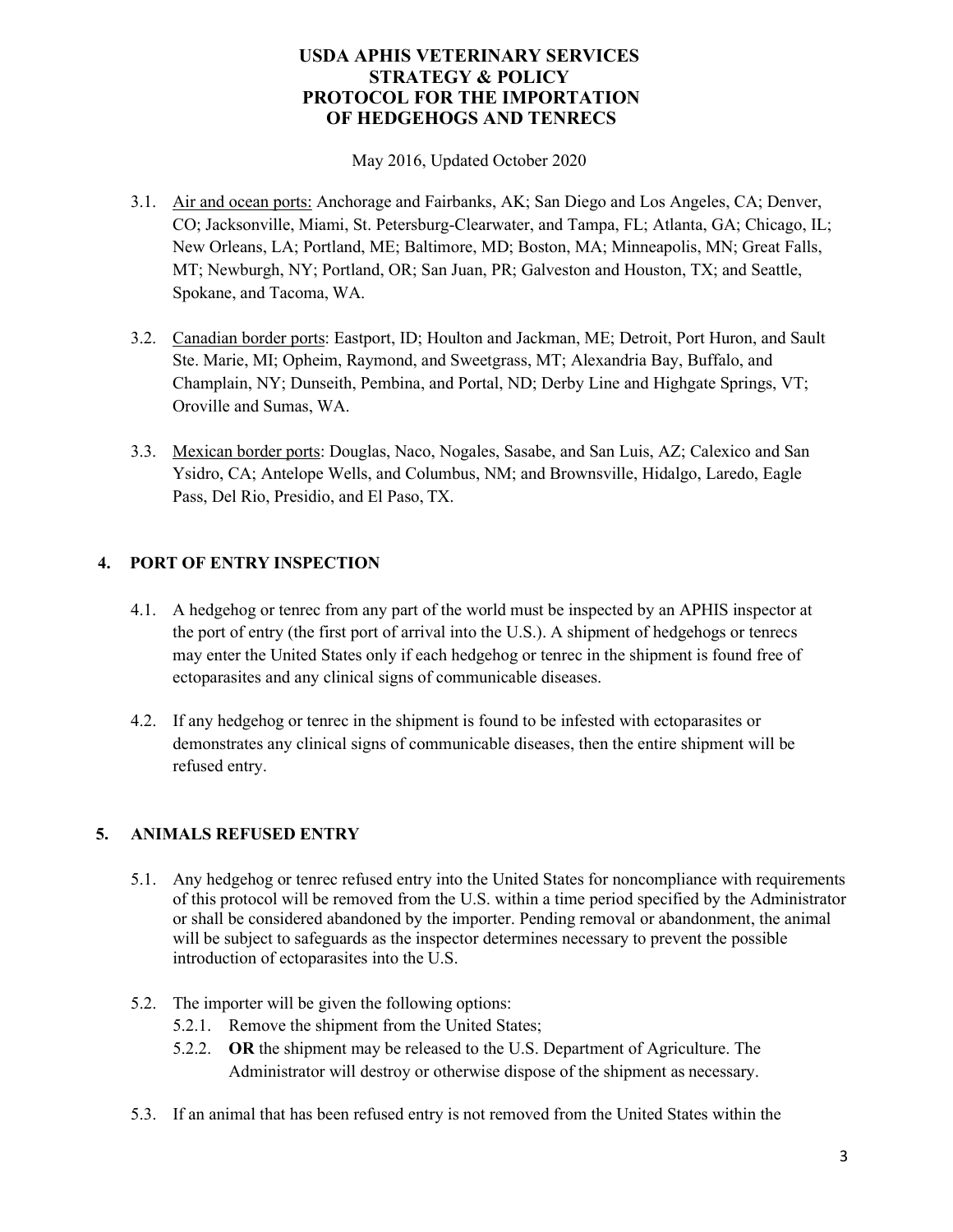May 2016, Updated October 2020

prescribed time period or is abandoned, it may be seized, destroyed, or otherwise disposed of as the Administrator determines necessary to prevent the possible introduction of ectoparasites into the United States.

## **6. UNITED STATES FISH AND WILDLIFE SERVICE (USFWS) PERMIT INFORMATION**

- 6.1 USFWS regulates the import of all species of wildlife, and species protected by the Convention on International Trade in Endangered Species (CITES). These regulations are part of an international conservation effort to protect exotic wildlife subject to trade. For listed species, all required CITES permits must accompany the animal.
- 6.2 USFWS website: [https://fws.gov](https://fws.gov/)

# **7. STATE REGULATIONS**

- 7.1 States and municipalities may have specific regulations concerning importation and/or possession of hedgehogs and tenrecs. Some ban the import of these animals, including Georgia, California, Hawaii, Pennsylvania, Washington, DC, and all five boroughs of New York City.
- 7.2 **It is the responsibility of the importer to check for this information**. Please contact the state veterinary authority in the destination state for more information on local laws: State [Regulations and Import Requirements.](https://www.aphis.usda.gov/aphis/ourfocus/animalhealth/animal-and-animal-product-import-information/entry-requirements/us-state-and-territory-animal-import-regulations)

----MODEL HEALTH CERTIFICATE ON NEXT PAGE----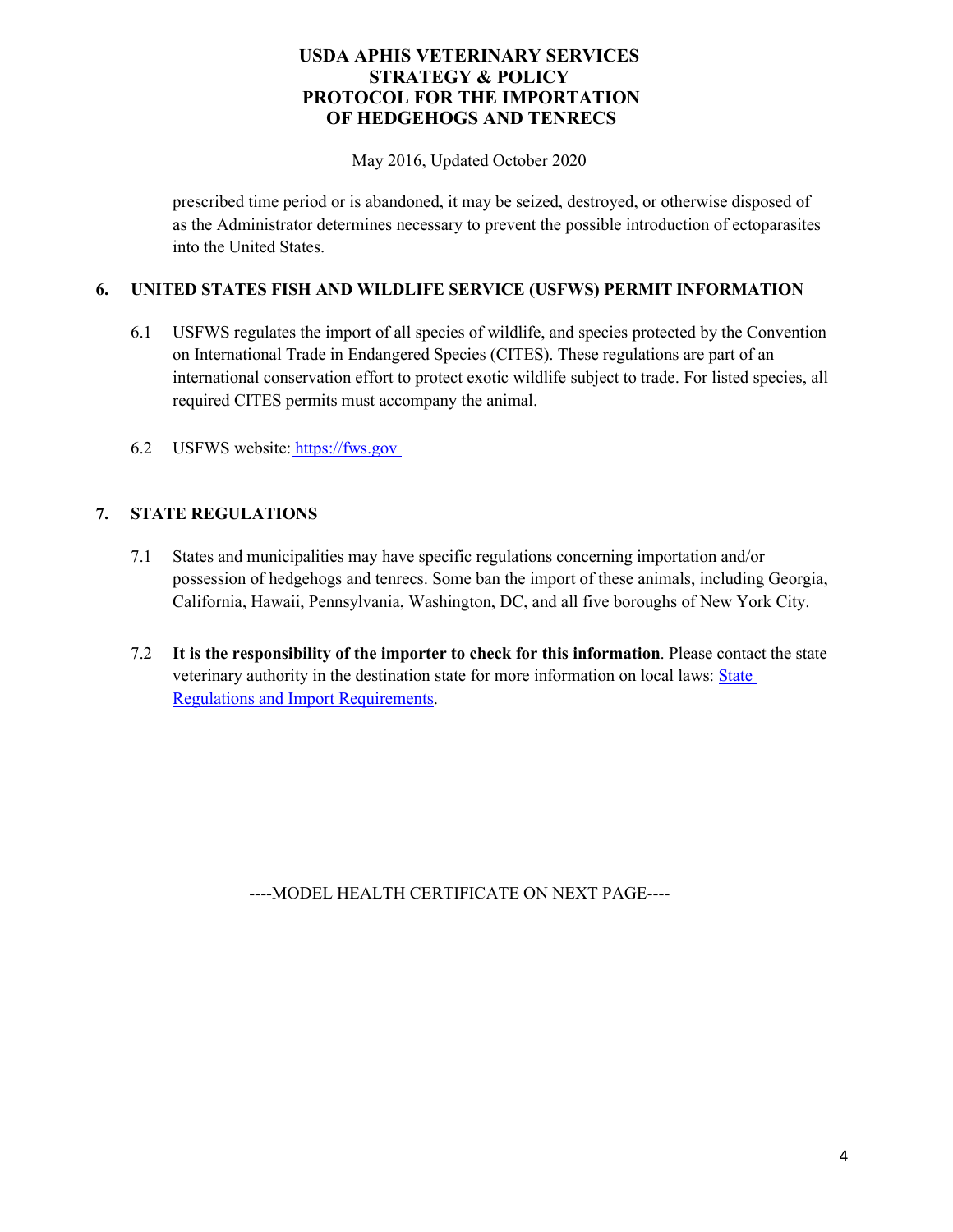#### **Veterinary Health Certificate for Export of Hedgehogs and Tenrecs to the United States of America**

| <b>Veterinary Authority</b>                                                                                                                                                                 | Date of Issue   |     |                         | <b>Certificate Number</b>                 |  |
|---------------------------------------------------------------------------------------------------------------------------------------------------------------------------------------------|-----------------|-----|-------------------------|-------------------------------------------|--|
|                                                                                                                                                                                             |                 |     |                         |                                           |  |
| <b>CERTIFICATION:</b><br>The animal(s) described below have been inspected, tested for any of the diseases specified, and conform the current veterinary requirements of the United States. |                 |     |                         |                                           |  |
| 1. Consignor:                                                                                                                                                                               |                 |     | 2. Consignee:           |                                           |  |
|                                                                                                                                                                                             |                 |     |                         |                                           |  |
|                                                                                                                                                                                             |                 |     |                         |                                           |  |
| 3. Country of Origin:                                                                                                                                                                       |                 |     |                         | 4. County of Origin:                      |  |
| 5. Country of Destination:                                                                                                                                                                  |                 |     | 6.State of Destination: |                                           |  |
| 7. Place of Origin:                                                                                                                                                                         |                 |     |                         | 8. Port of Embarkation / Border Crossing: |  |
|                                                                                                                                                                                             |                 |     |                         |                                           |  |
| 9. Date of Shipment:                                                                                                                                                                        |                 |     | 10. Means of Transport: |                                           |  |
| 11. Description of Commodity:                                                                                                                                                               |                 |     |                         | 12. Date of Veterinary Inspection:        |  |
| 13. Total Quantity:                                                                                                                                                                         |                 |     |                         | 14. Total Number of Packages/Containers:  |  |
| 15. Container Numbers                                                                                                                                                                       |                 |     |                         |                                           |  |
| 16. Commodities Intended Use:                                                                                                                                                               |                 |     |                         |                                           |  |
| 17. Identification of Commodities:                                                                                                                                                          |                 |     |                         |                                           |  |
| Species/common name                                                                                                                                                                         | Age<br>(Months) | Sex |                         | Number, description                       |  |
|                                                                                                                                                                                             |                 |     |                         |                                           |  |
|                                                                                                                                                                                             |                 |     |                         |                                           |  |
|                                                                                                                                                                                             |                 |     |                         |                                           |  |
|                                                                                                                                                                                             |                 |     |                         |                                           |  |
|                                                                                                                                                                                             |                 |     |                         |                                           |  |
|                                                                                                                                                                                             |                 |     |                         |                                           |  |
|                                                                                                                                                                                             |                 |     |                         |                                           |  |
|                                                                                                                                                                                             |                 |     |                         |                                           |  |